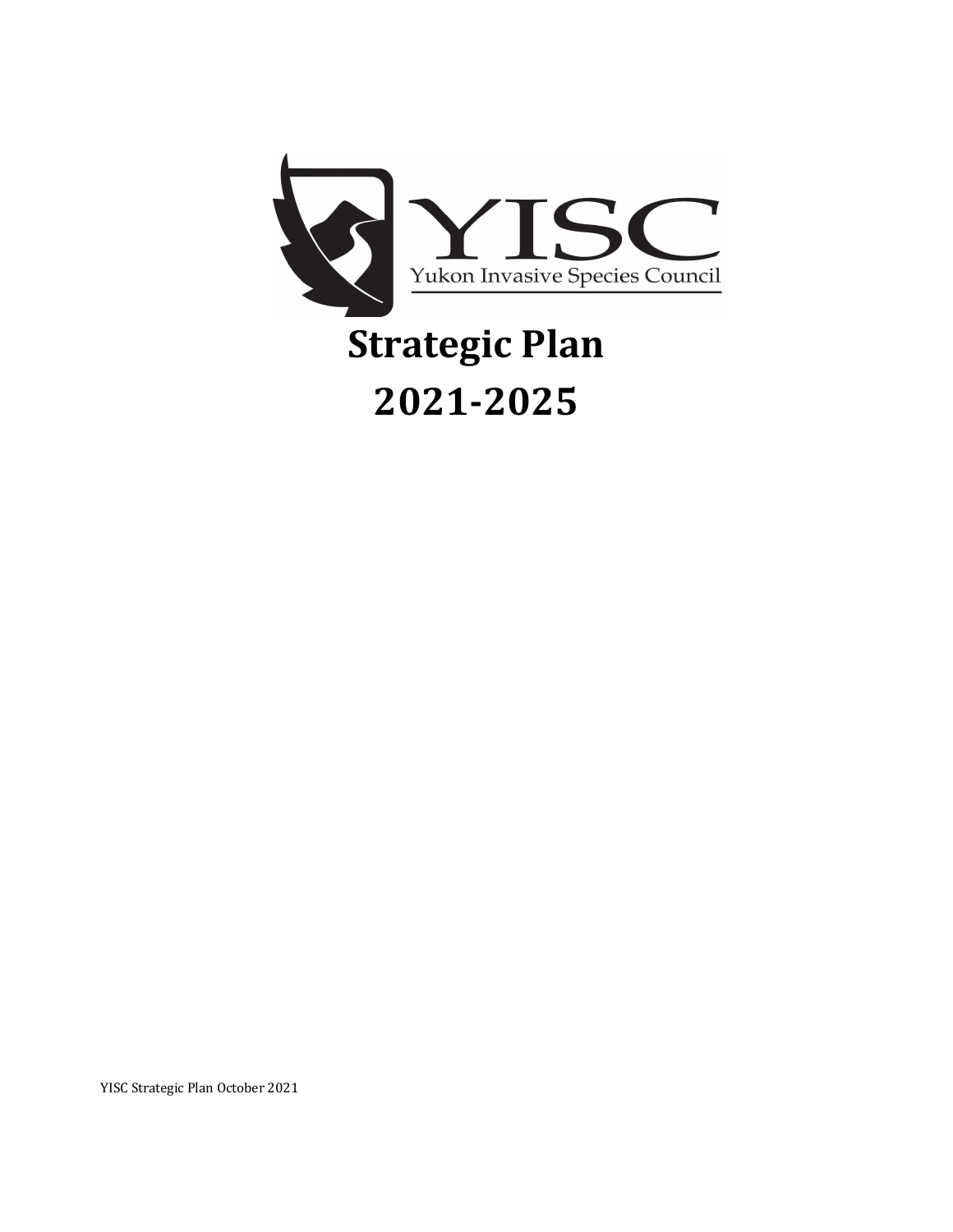# **Table of Contents**

| 3 <sup>7</sup> |                                                                                        |  |
|----------------|----------------------------------------------------------------------------------------|--|
|                |                                                                                        |  |
| 5 <sub>1</sub> |                                                                                        |  |
| 6              |                                                                                        |  |
| $7^{\circ}$    |                                                                                        |  |
|                |                                                                                        |  |
|                |                                                                                        |  |
|                | 7.3. Strategy 3 - Prevent the introduction and manage the spread of invasive species 5 |  |
|                |                                                                                        |  |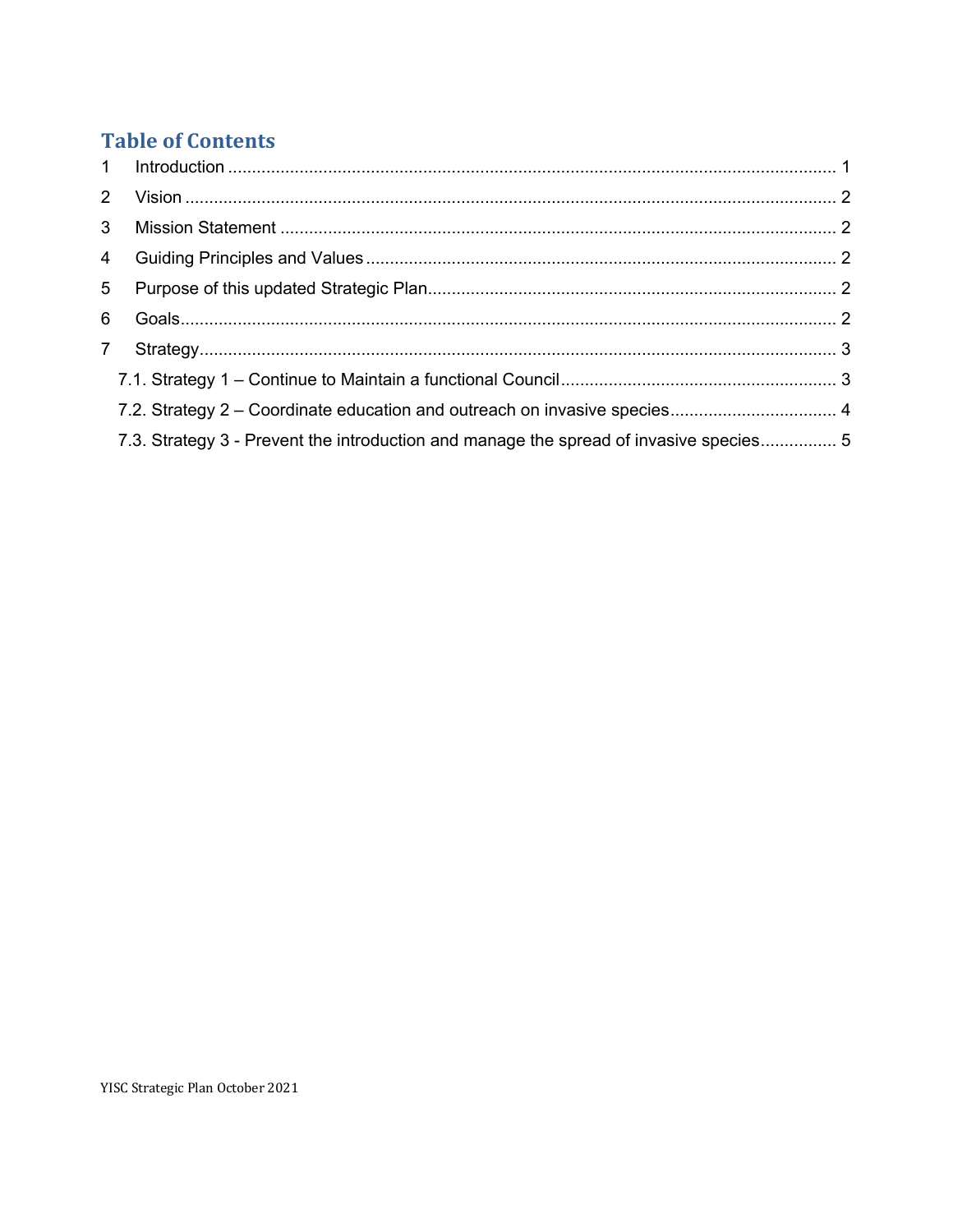## **1 Introduction**

The Yukon Invasive Species Council (YISC), formed on December 18, 2009, began as an ad-hoc committee in 2004 to address issues surrounding invasive species in Yukon. An invasive species is an organism (plant, animal, fungus, or bacterium) that is not native to an ecosystem or region and has negative effects on the economy, the environment, or ecosystem health. Not all species introduced from other places have detrimental impacts. The term "invasive" is reserved for the most aggressive species that reproduce rapidly and cause major changes to the areas where they become established.

As defined in the YISC constitution, the purposes of the Council are:

- To prevent the introduction and spread of invasive species in Yukon.
- To inform, educate and advise the public and professionals about invasive species and their risk to ecosystems and economies through activities such as workshops, seminars, and newsletters.
- To collaborate with other jurisdictions on invasive species issues.
- To coordinate invasive species management in Yukon.
- To encourage, promote and support research on invasive species that will contribute to the achievement of the social and economic goals of the people of Yukon.

YISC's diverse membership includes municipal, territorial, federal, and First Nation governments, non-profit organizations, industry, and private citizens. The Council aims to keep membership open and facilitate discussion between different individuals, groups and governments in the Yukon and those in other jurisdictions. This open forum promotes YISC's mandate as successful management of invasive species requires cooperation across these many stakeholders. YISC provides a forum to discuss and carry out cooperative and innovative solutions.

In Yukon, invasive species are proportionally not as widespread or abundant as in most other North American jurisdictions. This unique position likely results from the limited human footprint on the landscape, yet this footprint is increasing. YISC believes that these landscape changes can be managed effectively to limit or stop the introduction and spread of invasive species. Climate change is also driving the spread of invasive species. Establishing a coordinated system of early detection and rapid response (EDRR) of invasive species will be essential to restricting their impacts and spread.

Key challenges to advancing invasive species management in Yukon identified by YISC include:

- Territory-wide leadership and funding to coordinate among all levels of government, landowners and land users.
- Increased public awareness. There is a lack of recognition of the possible impacts of invasive species if they are not properly managed or controlled.
- Development of legislation and guidelines on the introduction, spread and control of invasive species, policy, mandates, and strategies, and the coordination of actions to fulfill them.
- Continued monitoring efforts of invasive species.
- Coordinated research to increase knowledge and awareness about invasive species biology, ecology and management options and ecosystem restoration.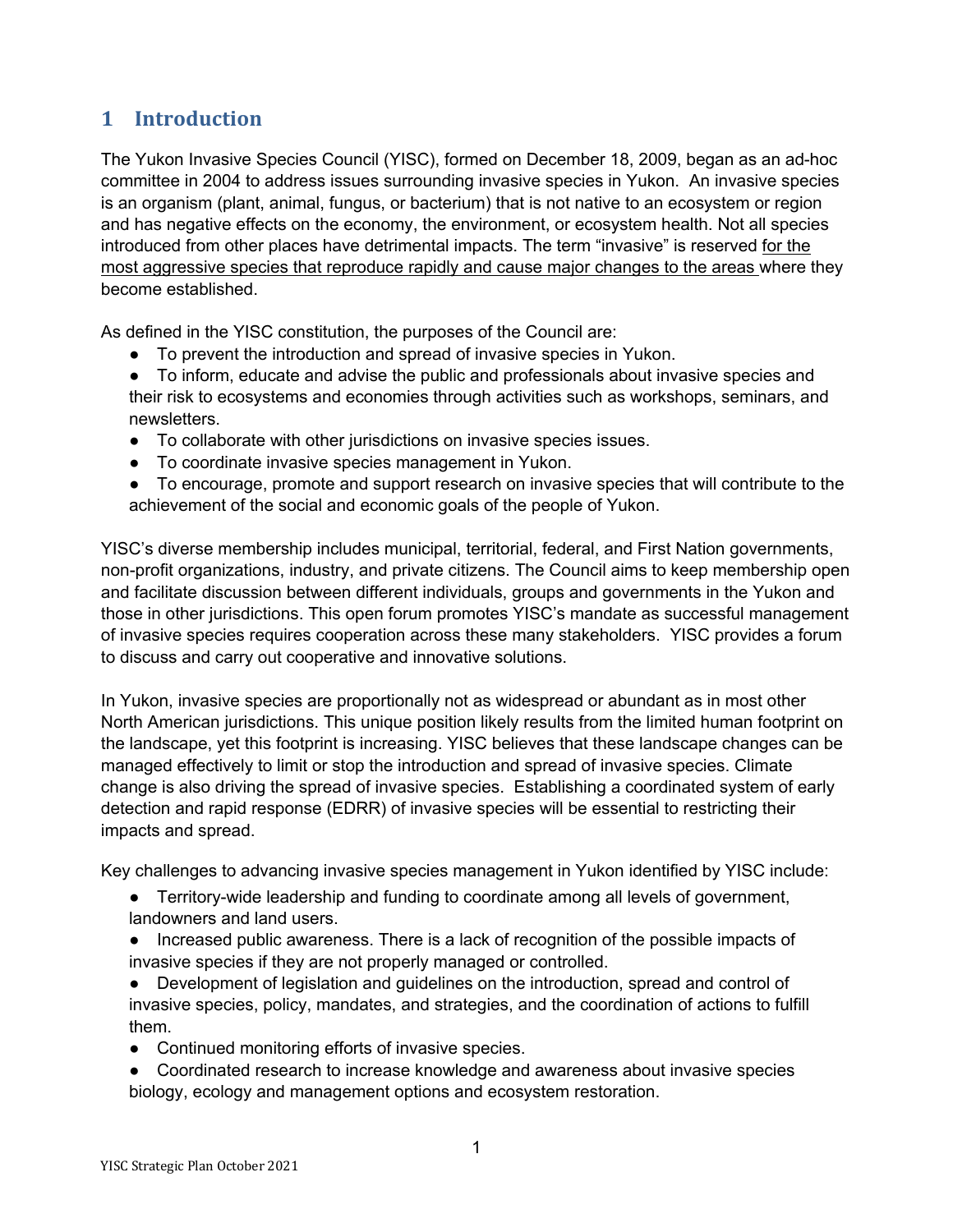YISC can provide the necessary leadership, expertise, and support; a forum to engage, collaborate and enable; and action on invasive species issues to keep them from becoming problematic in Yukon.

## **2 Vision**

Yukon Territory's citizens, ecosystems and resources are protected against invasive species impacts.

## **3 Mission Statement**

Prevent the introduction and manage the spread of invasive species in the Yukon through coordinated outreach and awareness.

## **4 Guiding Principles and Values**

The YISC strategic plan is developed to:

- Improve territory-wide quidance on invasive species management:
- Complement, support and develop ongoing activities in invasive species management;
- Protect Yukon's environment and economy by minimizing the negative impacts caused by the introduction, establishment and spread of invasive species.

## **5 Purpose of this updated Strategic Plan**

To establish a base for further development of the council by prioritizing and organizing actions for the next five years. This 2021 strategic plan represents the fourth developed by YISC.

## **Organization of the Yukon Invasives Species Council**

Key challenges of maintaining a functional council include:

- 1. Maintain regular, long-term funding for council operations and projects
- 2. Recruiting new board members
- 3. Engaging membership to participate in outreach and management activities

#### **6 Goals**

*.* 

The overarching goals of the organization are to:

- 1. Maintain a functional council
- 2. Raise awareness through education and outreach
- 3. Prevent the introduction and manage the spread of invasive species

*The goals, objectives and actions are built upon earlier work completed in previous Strategic Plans and work sessions and are available upon request.*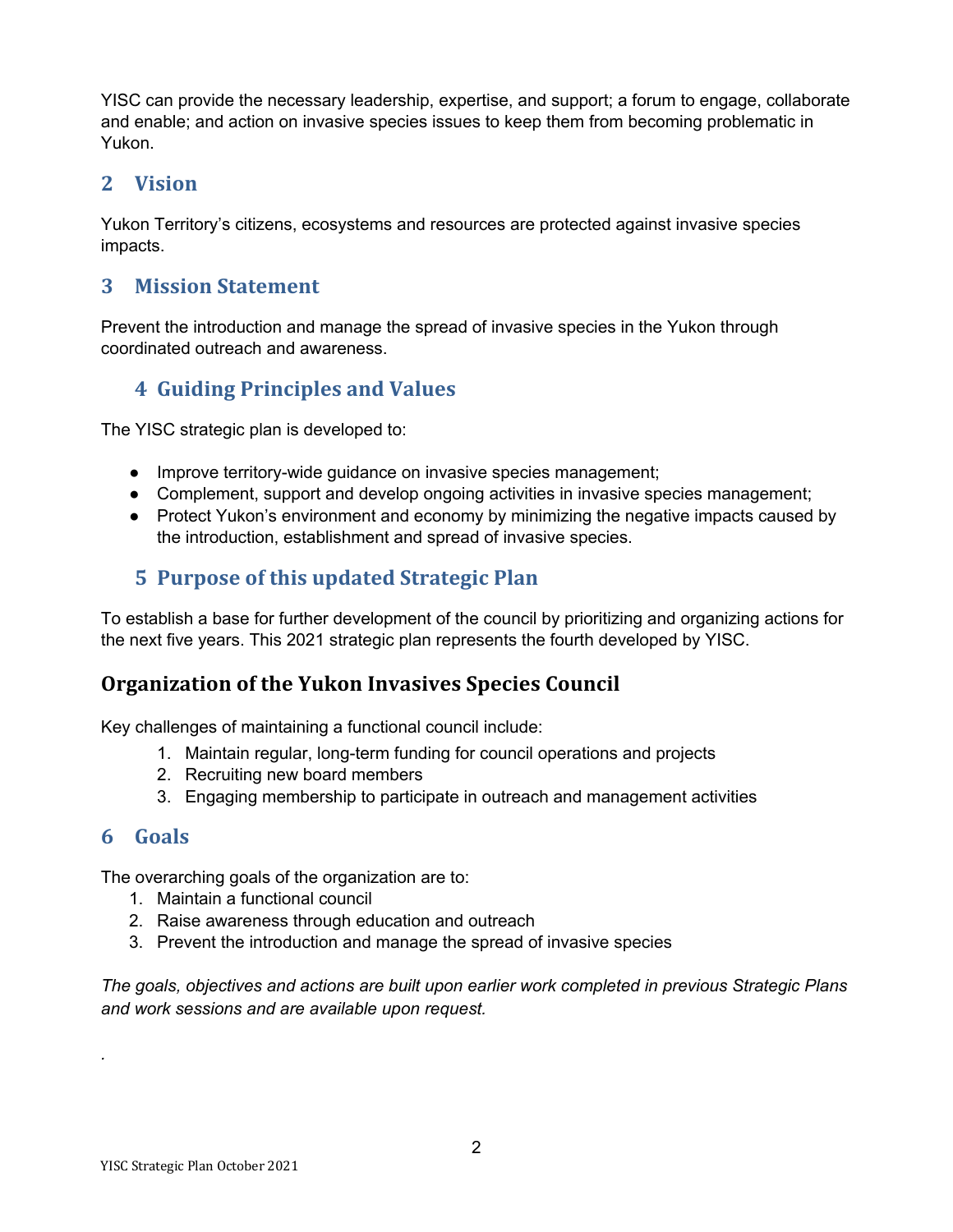## **7 Strategy**

Strategies for this updated plan were based on the priorities of the first strategic plan but reflect changes to the invasive species work in the Yukon with the creation of the Yukon government's Invasive Species Interdepartmental Working Group (ISIWG) and with the achievements of previous goals.

# **7.1. Strategy 1 - Continue to Maintain a functional Council**

## **Task 7.1.1: Promote board and membership participation**

## **Maintain active board and council membership**

Actions:

- Continue to promote board membership at YISC events and through social media, posters and other advertising methods.
- Attend non YISC events to promote the council and IS issues
- Raise awareness of IS and their management and engage people to actively stop their introduction and spread. (e.g., Fireweed Market, Agricultural Fair, CDD program)
- Communicate with YISC's membership to keep them informed about IS in the Yukon, and provide opportunities to actively participate
- Engage with the membership to identify needs and interests.
- Make funding available for professional education/training for board members
- Create opportunities for the board to plan activities and to update the strategic plan
- Develop an onboarding process for new board members
- Target the University for participation

#### **Maintain adequate funding**

Actions:

- Identify new funding partners and establish partnerships with these groups.
- Maintain long-term as well as annual funding.
- Identify and apply on project-specific funding.
- Look for opportunities to make joint applications for funding with partners.
- Look for sponsorships (ex. In industry)

## **Task 7.1.2: Raise awareness about YISC**

#### **Promote media exposure**

- Maintain relationship with the media including promoting awareness on local projects
- Continue social media to reach the public with key messages about YISC's mandate and promote council membership.
- Develop seasonally relevant ads in print media, including local newspapers and magazines such as North of Ordinary, Up Here magazine, and What's Up Yukon.
- Conduct radio interviews.
- Update and advance the communication plan (2018) to make it more specific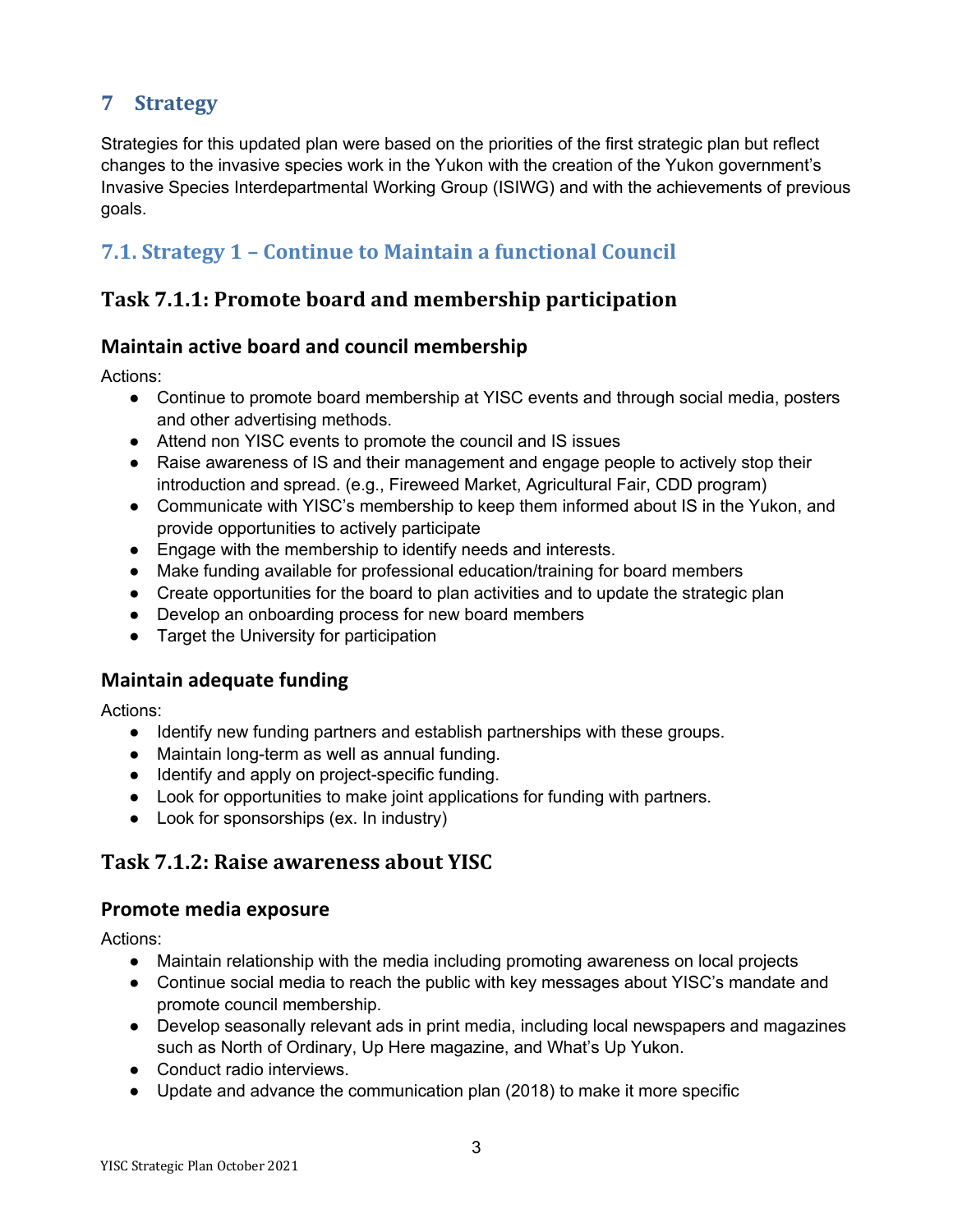## **Develop partnerships with organizations with related interests**

Action:

- Identify Foster relationships with target groups such as YESAB, First Nations, Renewable Resource Councils, Yukon Agricultural Association, Yukon Research Centre, and Centre for Innovation and Mining.
- Engage target groups to participate in joint activities and events.
- Capitalize on collaboration with user groups and associations that approach YISC.

## **7.2. Strategy 2 – Coordinate education and outreach on invasive species**

# **Task 7.2.1: Educate on IS in the Yukon and increase participation in YISC initiatives**

## **Provision of Services**

Actions:

- Hire an outreach coordinator
- Respond to inquiries by maintaining email and phone contacts.
- Assist with IS identification requests.
- Provide advice on IS management questions.

## **Programming**

Actions:

- Maintain the Spotter's Network program (which is now an online program), which educates people on how to identify, report and remove invasive species.
- Maintain the Be Plant Wise program, which educates gardeners on how gardening choices can help stop the introduction and spread of invasive species.
- Continue public Weed-pulls, which raises awareness and stops the spread of invasive species by actively removing them while engaging our membership.
- Place project related advertising in local media to inform targeted groups about YISC initiatives and events.
- Maintain an aquatic species specific program. Maintain the Clean Drain Dry (CDD) program. Consider partnering in "don't let it loose" program (targeting aquarium trade)
- Maintain an informal school program
- Maintain Play Clean Go (PCG) program
- Consider partnering in the Squeal the Pig program
- Participate in Burn it where you buy it Program (develop a partnership with Forestry)

## **Educational Resources**

- Maintain a current website
- Maintain and update existing brochures.
- Develop a variety of subject-specific public material
- Initiate interpretive signage for the public.
- Develop and produce public educational videos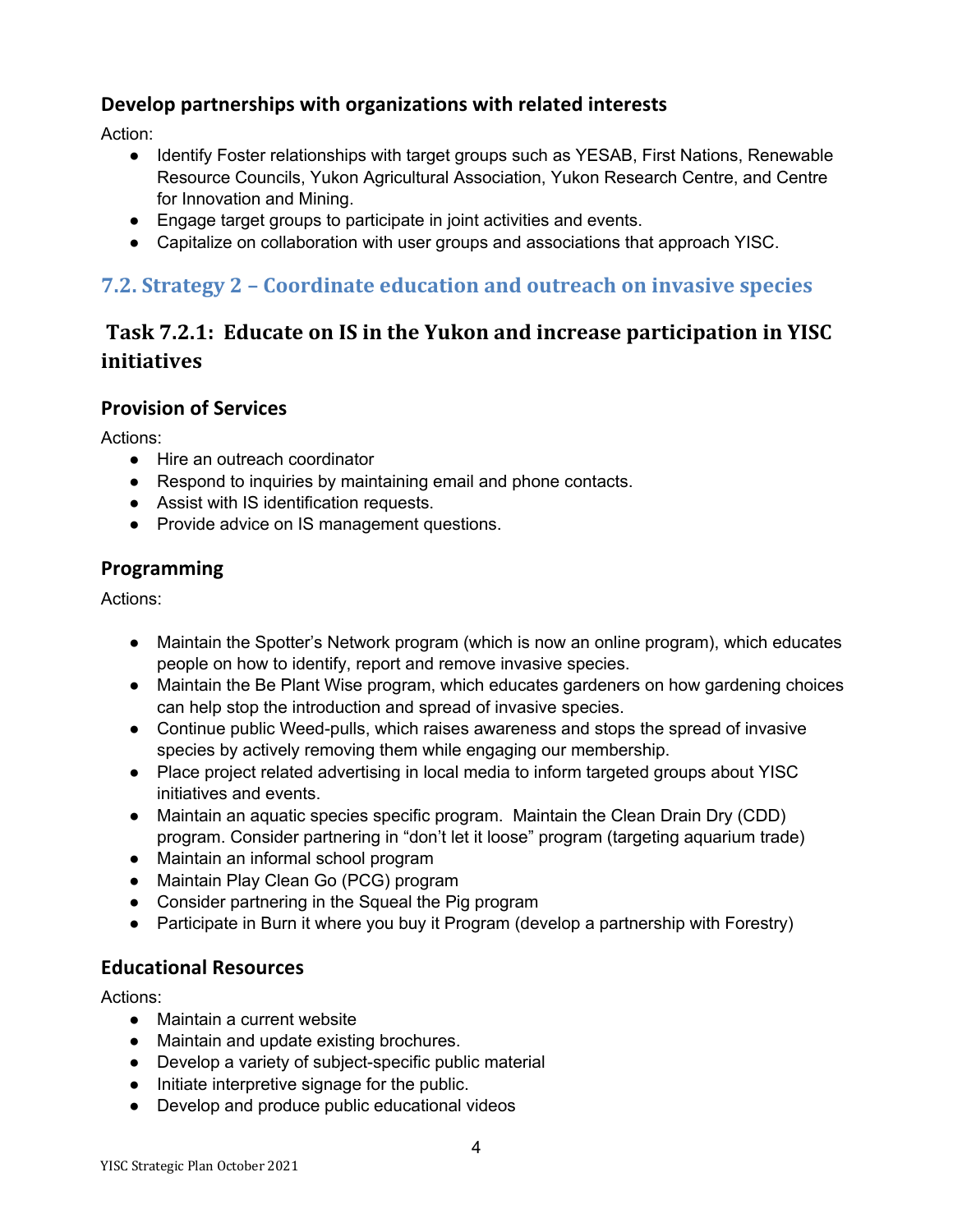- Look for opportunities to incorporate first nation language in programs, educational material or the website
- Continue to strive to provide services in French language as opportunities, resources and demand occur.
- Maintain the spotter's on-line course
- Host a video library on the website with YISC content
- Produce an IS workshop/forum every two years

## **Media and advertising**

Actions:

- Maintain and update the Communication Strategy, including the following actions:
	- Maintain brand awareness of YISC in the Yukon.
	- Use different types of media to promote messaging.
	- Put into place project related advertising.
	- Promote and monitor online interactive tools (example weed app) for the Yukon.

## **7.3. Strategy 3 - Prevent the introduction and manage the spread of invasive species**

## **Task 7.3.1 Advocacy**

#### **Actions:**

Advocate for a risk assessment that contributes/leads to noxious species legislation

Support the development of the legislation

Advocate for development of best practices/guidelines for agricultural and horticultural activities (example: Eurasian pigs, wildflower mixes)

Advocate for the development of an EDRR plan by YG

## **Task 7.3.2: Surveying and Monitoring**

## **Information gathering and collection**

Actions:

- Obtain funding to Repeat the Roadside Survey (reference: 2007 Roadside Survey; Line et al. 2007 and Rosie 2016).
- Build a distribution map within the City of Whitehorse. Action: Compile data collected from previous projects, citizen science programs, such as Spotter's Network, Walk Your Field, iNaturalist App. and look for other projects to continue collecting data to working towards a distribution map.
- Consult with partners to update YISC's list of high priority species.
- Hire an IS technician (subject to funding)
- Develop recommendations to manage the introduction of invasive species.
- Perform research on issues/topics as they are applicable to projects

## **Invasive species tracking**